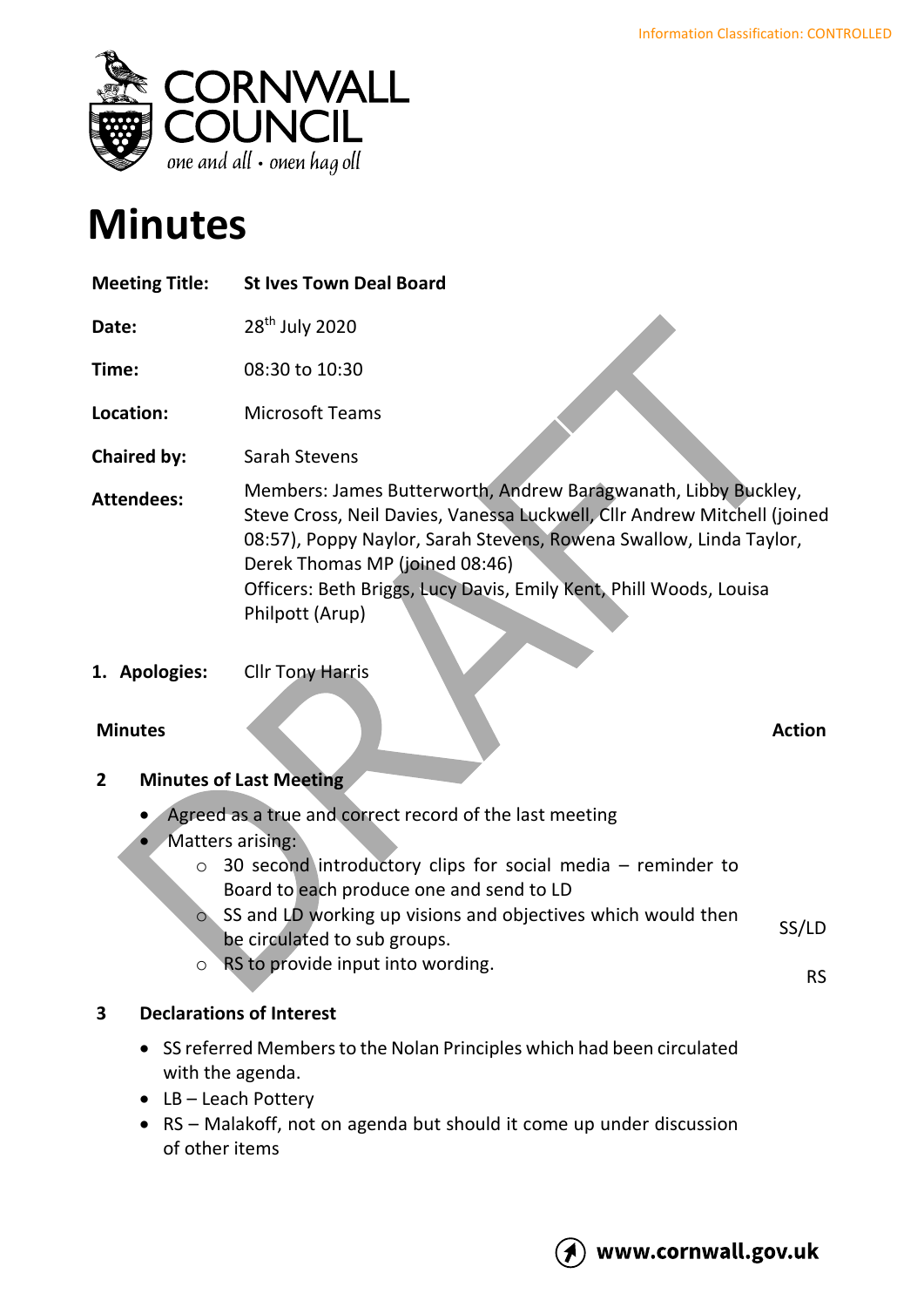• SS invited each Member present to provide an overview of their roles and interests, within 1 minute, to familiarise the Board as to potential interests they had in items, whether registerable or not.

#### **4 Project Proposals**

- **Overview project list (circulated ahead of meeting)**
- LD updated that the Board were now at the stage of looking at several specific projects.
- A number of EoIs had come in for review
- There were a number of project ideas which were currently at a more aspirational stage and were being discussed by the appropriate subgroups.
- SS proposed that the Board has a good workable vision and objectives, which should be circulated to subgroups to give direction and guidance from the Board. It was important the projects under consideration by sub-groups were a good fit with the Board's overall objectives.
- **Proposal for half day session – our emerging 'narrative'**
- SS proposed that a 2 hour to half day online session for the whole Board be arranged to look at the whole picture
- It was noted that the proposal to date had been for EoIs to be reviewed by the relevant sub group and then brought to the Board. It was felt that it may be more appropriate to consider them the other way around, going to the Board first and then going out to the sub-group. It was agreed that this was a good way forward.
- It was noted that EoIs were coming in on a regular basis and it was agreed that LD would circulate these between Board meetings in order to keep up momentum. This would allow them to be reviewed, with a decision on each to be brought back to the Board.
- **ACTION:** BB to circulate a Doodle Poll to establish suitable date for overview session.

BB

# • **For agreement in principle to proceed:**

#### **1. Leach Pottery**

- LB reiterated her interest in this item and left the meeting.
- LD noted that she had circulated the EoI for this project.
- RS provided an overview on this project: The Pottery would be leading on this, with the proposal being for commercial studio space and community facilities. He noted possible links with the Skate Park and Orchard.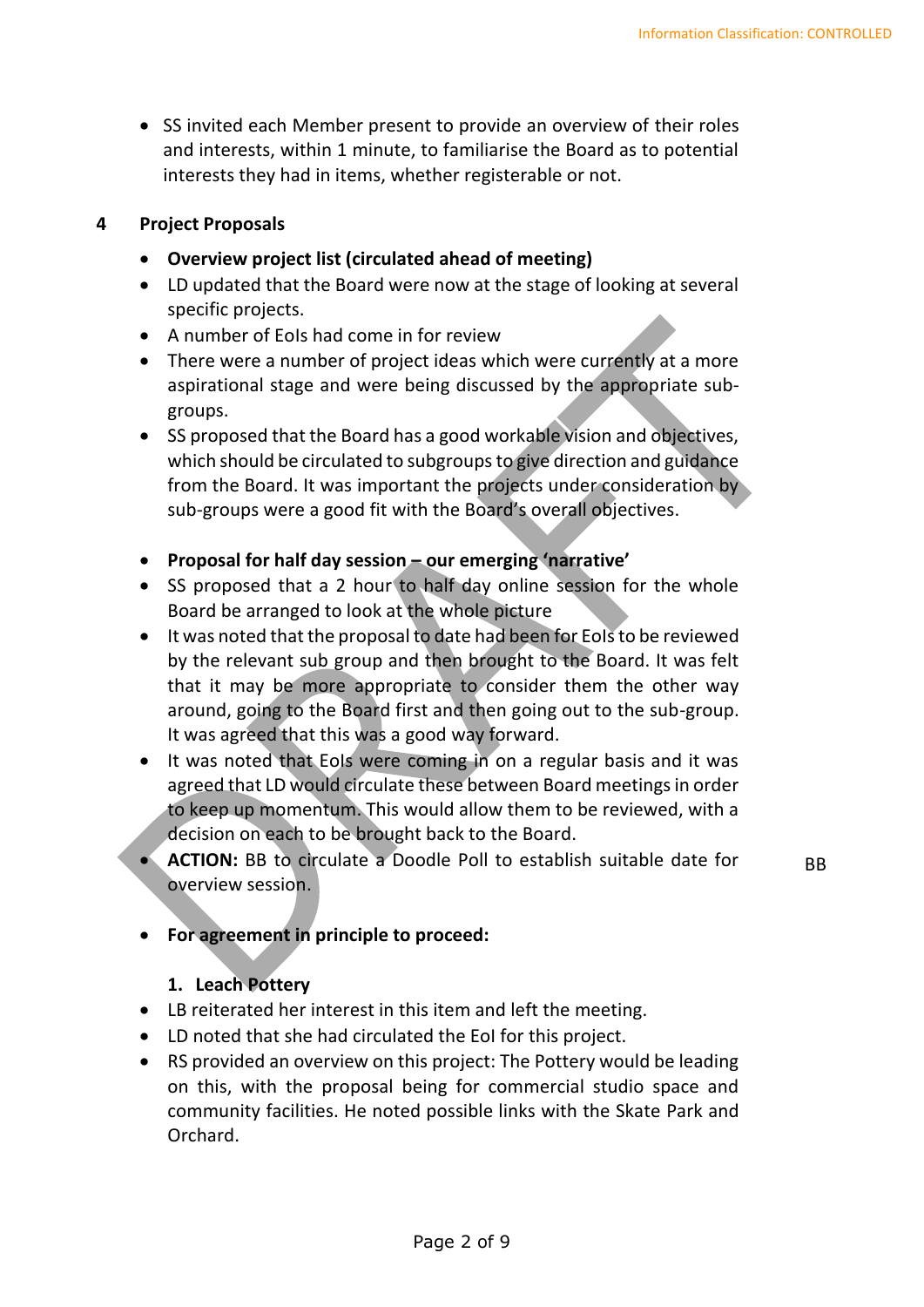- Total project cost in the order of £300k. There was further costing work to be done, so it was noted that this sum could rise, to up to £500k.
- It was noted that the project had also had confirmation of ERDF funding in principle from CLLD and that if the project was approved by the Board, this would then form a fully funded project.
- Members agreed that this was a very positive project, utilising space not currently in use.
- The idea of a community kiln was appealing, particularly as there was no one at the school who was currently able to operate the kiln there.
- It was noted that the project was open and community minded, with links to previous initiatives around apprenticeships.
- EK asked that the leach add more information about the apprenticeship they currently offer and any apprenticeship opportunities the new community space and kiln might bring.
- Members agreed to proceed in principle with this project.
- LB re-joined the meeting.

# **2. St Ives School Sports and Well-being Centre**

- JB reiterated his interest in this item and left the meeting.
- SS noted that there was a logistical issue with this item in that JB is the Chair of the relevant sub-group.
- The EoI had been circulated to the Board.
- The project was proposed to cost in the region of £9m which made it the biggest project being considered by the Board.
- It was noted that there was co-funding for this project and approximately £80k had already been invested.
- The school were looking to get a land valuation with the view to putting this up as match.
- The proposal was for a new sports facility, including a pastoral hub, with a focus on young people but with the potential to be open to the wider community. It was considered essential that support should include families/carers.
- The space could be utilised as a multiuse space, to include digital hub/business space.
- It was noted that the school was not looking to run the new facility and that the EoI included details of the groups that the project was linking with, although it was also noted that this list was not exhaustive as SS was aware of groups not included in the list.
- EK expressed a concern that the EoI hadn't identified the economic viability of the existing leisure centre and any impact this new facility would have. Would they consider it to be a different market of was there a risk of attracting users of the existing facility.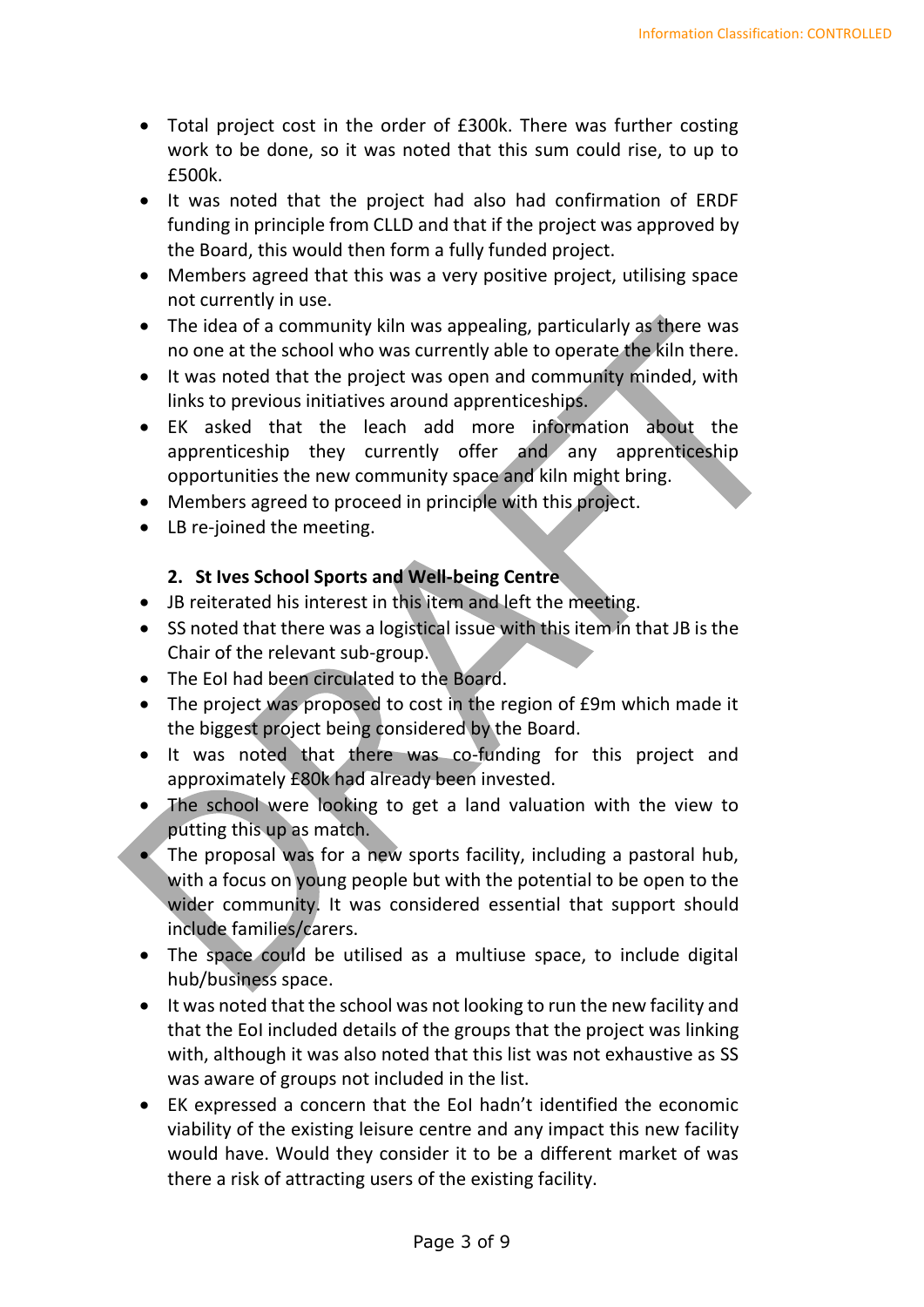- VL mentioned that St Ives Tennis club had recently received funding from Cornwall council and that the School should talk to them as well as the leisure centre.
- DT confirmed that he had previously had conversations about the possibility of this project even before the Towns Deal. He noted that he would meet with JB separately regarding Government support.
- For wellbeing side of the school project it was suggested that the School should link with NHS and local GP practice.
- **ACTION:** LD was due to have a meeting with JB and noted that DT would be brought in on this. LD/JB/ **DT**
- There was concern over the management of the facility. RS commented that there was potential crossover with the workstation hub and was concerned that the proposed business hub was a potentially duplication.
- **ACTION:** RS to link with Matthew Pound, and link in with LD and DT.
- Members agreed to proceed in principle with this project.
- JB re-joined the meeting.

# **3. St Ives Community Land Trust affordable homes**

- This project was looking for a total of £612k and had currently secured £500k so was therefore seeking £112k funding.
- The project was looking to deliver six affordable flats, to be rented at socially affordable rates.
- It was noted that this project was nearly shovel ready but that there had been issues with securing planning due to flood risk and the ground floor not currently being used as residential accommodation.
- The Environment Agency had conducted a desktop exercise and reported that it was looking likely that an agreement would be reached, but that the project had already worked up an alternative plan should planning not be successful.
- Members agreed to proceed in principle with this project.

# **4. Bay to Bay Cycle route**

- It was noted that this had not come in as an EoI, but via Cornwall Council and that it had been briefly discussed at the last Board meeting.
- AB raised concerns as to the size of this project and that there needed to be more linkage. He felt that a feasibility study was required but that it was an opportunity to do something with legacy.
- It was noted that this was a joint project with Penzance as the aspiration was to join the two Towns.

RS/MP/ LD/DT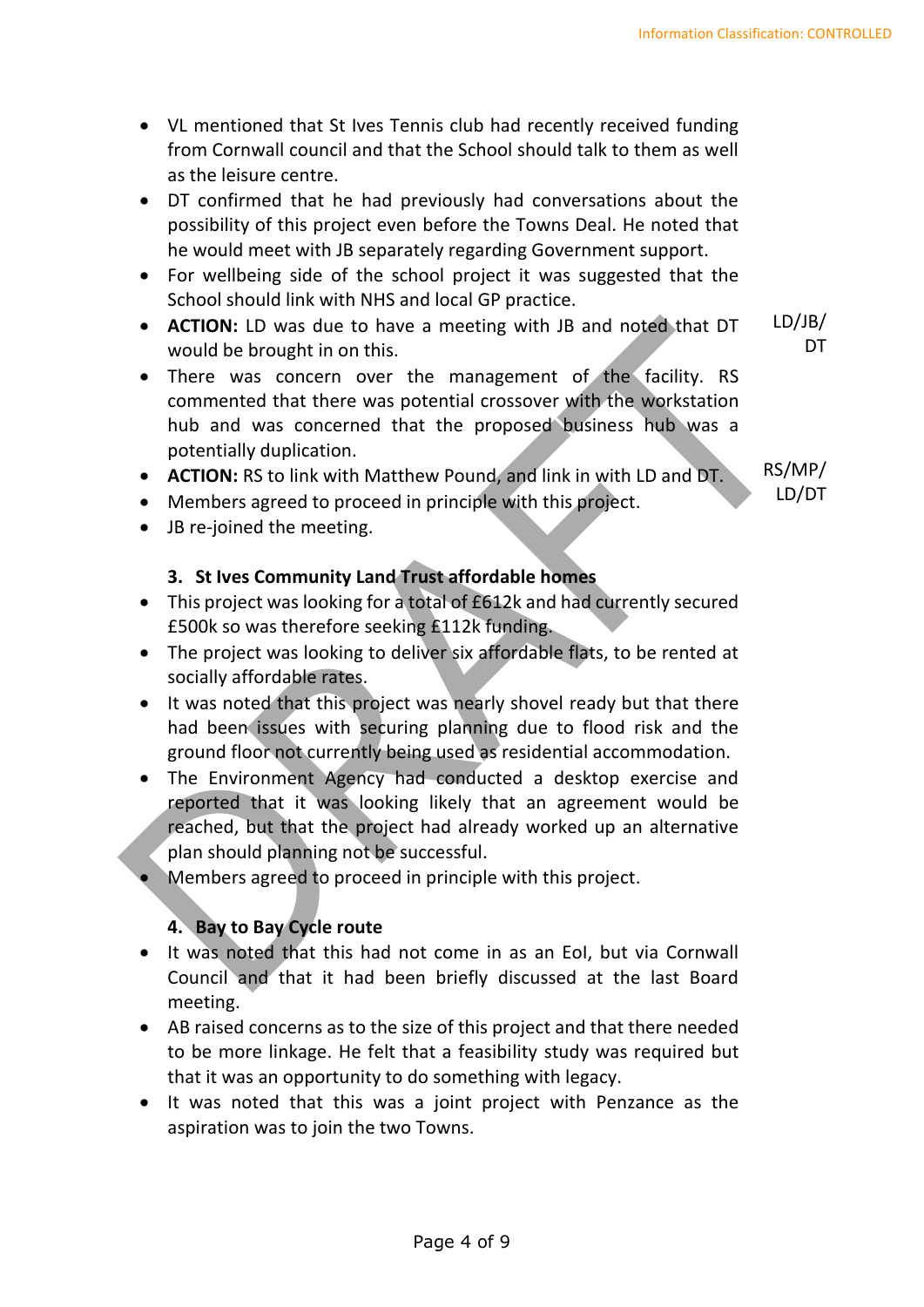DT/AM LD LD

- DT reported that as soon as the Town Fund had been announced, he had been approached to ask if it could be used to deliver this whole scheme.
- DT felt that the time was right to get companies such as GWR and Network Rail to sit down and establish the appetite to make this happen, and that the project could then be scoped for delivery.
- The success of the Camel Trail was mentioned as a success story of this type of approach.
- **ACTION:** DT to work with AM and LD to progress
- **ACTION:** LD to arrange sub group meeting with Penzance Town Deal Board.
- Timescales were queried for this project, with concern that the ability to draw down on TIP funding may not align with project delivery.
- LP clarified that a cash flow forecast would be produced for each project, and funding could be drawn down over five years.
- Members agreed that this was a positive legacy project but required further investigation.

# **5. Zero carbon Transport Hub**

- LD reported that this was wider issue which had already been covered. She noted that conversations were ongoing and that Arup were being brought in.
- Members agreed to proceed in principle with this project but with further investigation required.

# **5 Sub Group updates**

- SS noted the time constraints in the meeting and, rather than going through each report, invited sub-group Chairs to comment on any specific items they wished to draw the Board's attention to.
- **Culture and Heritage**
	- $\circ$  Heritage Centre RS reported that an in-principle decision was needed about the Heritage Centre proposal and how to take the project forward. She noted that there was a huge about of potential but with a number of outstanding issues. She noted that this would be discussed further at the subgroup meeting.
	- $\circ$  Malakoff building RS asked for a lead from the Board as to how to tackle the issue of bringing this forward as an EoI.
	- o SS advised that it would be up to RS to submit an EoI highlighting the considerations and that she would advise that was done soonest.
- **Young People and Skills**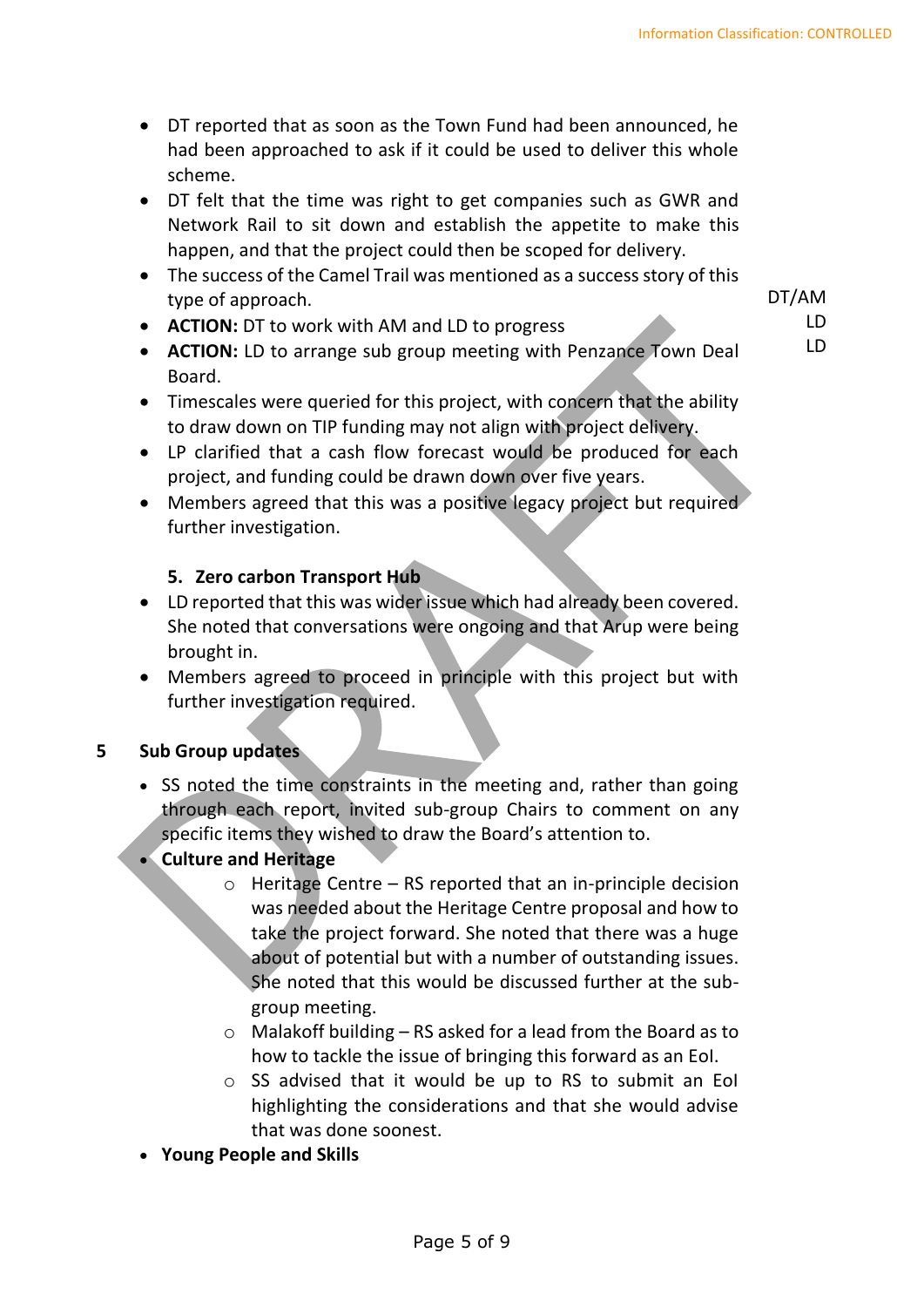- o JB noted that a meeting of this group needed to be arranged now the school year was over.
- o SS noted that this was a key group and needed to look to meet regularly.

#### • **Comms**

- o Members considered it was a good idea to go out to the community and get them behind it.
- o it out to community? If community behind it, gives impetus to go further.
- o PN advised that any projects requiring feedback should be going out for public engagement.
- o The Board looked to PN for her expertise and asked that she contact the Board with suggestions.
- o PN noted that receipt of the 30 second social media clips from each Member would assist her in progressing public engagement and image.
- o **ACTION:** Board Members to send PN 30 second introductory video clip.

# • **Non-functioning sub-groups**

- o LD proposed that the non-functioning Sports and Sustainable Tourism groups be dissolved as their remits were covered under other groups and this would allow a more streamlined approach.
- o Members agreed to dissolve these two groups.

# **6 Update on £500,000 Accelerator fund**

- LD updated that her current focus was working with PW and EK on this proposal.
- PW advised that that the submission deadline was  $14<sup>th</sup>$  August but prior to that date, it was required to be reviewed by DLT by 5th August and then a Cornwall Council Section 151 Officer.
- LD advised Members that the proposal was progressing well.
- LD was working with the Town Clerk at St Ives Town Clerk on the Skate Park, their planning consultant was putting in an application and costings had been received.
- LD was working with the Harbour master to come up with costings and go though the procurement process.
- PW noted that the current pace of work was unprecedented and that the input of the Board was really appreciated.
- The Board advised LD that if she required any support from them it would be forthcoming.
- PW noted that approval of the final proposal would be required and that this could be done via email. Members were asked to please copy

Page 6 of 9

ALL MEMB ERS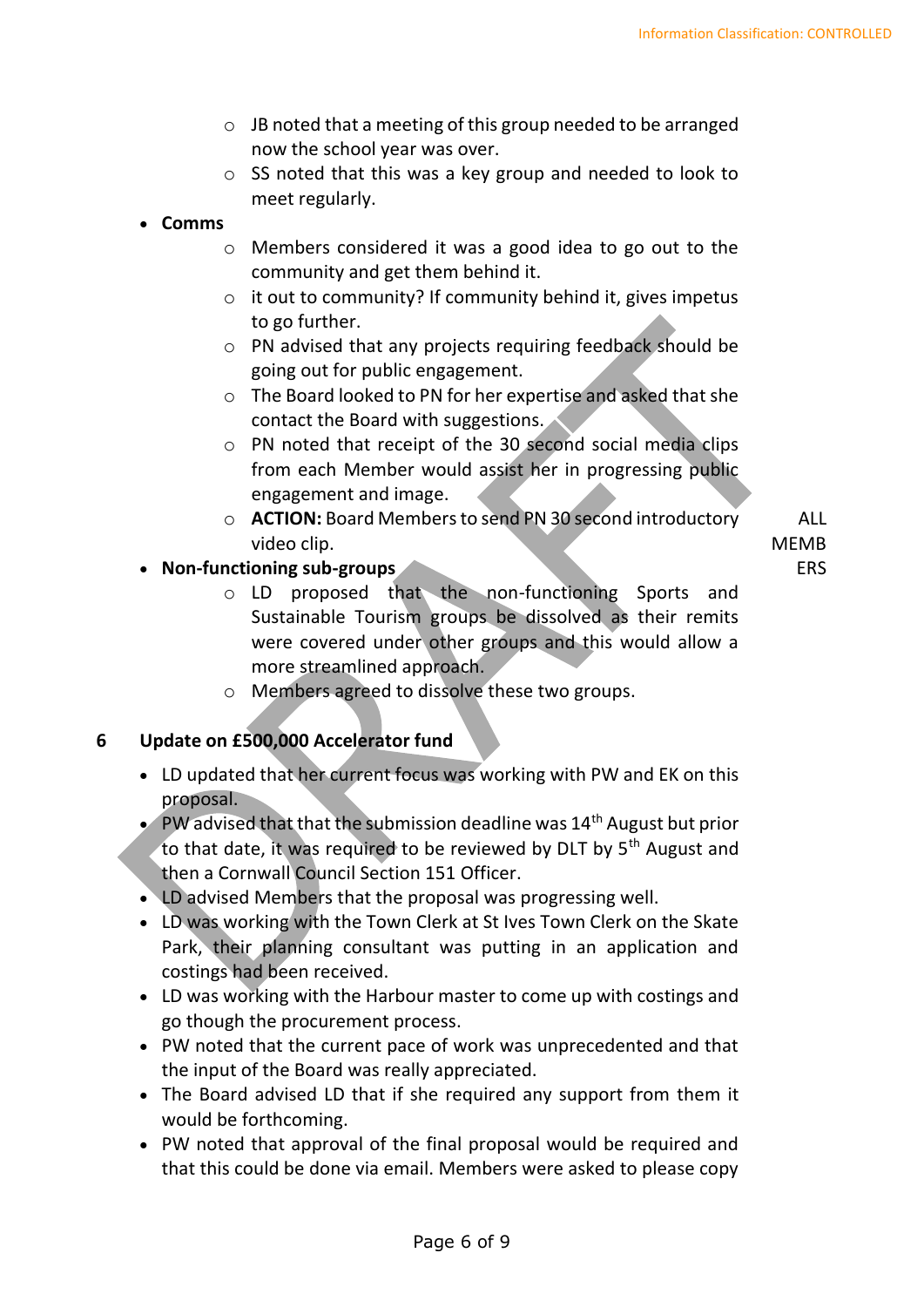all Members in on their replies in order to facilitate an open approval process.

#### **7 Board applications**

- SS reported that, at the last Board meeting, the Board had given her and LD a mandate to recruit two new Board members.
- SS noted that CVs had not been circulated as this had not been the previous practice, but assured the Board that the two proposed new Members had been through the same recruitment process.
- SS noted that the CVs and cover letters could be shared with Members on the Town Deal SharePoint site.
- Gareth Tudor was a teacher at St Ives Primary School and had lived in St Ives since 2011. He was passionate about helping young people and noted the he was available over the summer holidays, and was keen to join the Young People sub-group. He also had an interest in housing.
- Gareth Tudor was nominated by ND, seconded by AB and agreed as a Member of the Board.
- Ian McChesney lived in Halsetown and was an active member of the Digital and Transport and Energy subgroups and was therefore already working with Board Members.
- Ian McChesney was proposed by AB, seconded by SC and agreed as a Member of the Board.
- **ACTION:** LD to formally notify both Members and LD/BB to follow up on necessary paperwork.

LD

#### **8 Workstation CIC**

- Larry Magor (LM), Chair of Workstation CIC, joined the meeting to present the business plan
- LM advised that he had been an original Director of the company and had since been elected Chairman.
- He noted that all Directors of the company were volunteers, with the exception of RS who was the full time Project Director.
- LM reported that the CIC had been awarded £3.25m by the Coastal Communities Fund, with two-thirds of this being capital funding, which had been received by Cornwall Council as the funding body.
- LM advised that the original project had been based on acquisition of the Malakoff Building but the decision was later made due to ongoing complications with this acquisition to expedite the project by acquiring the former Chellews building instead as the best workable solution.
- LM advised that planning had now been approved and the building was being prepared for development.
- The plan is to refurbish the work centre by mid-2021. The space will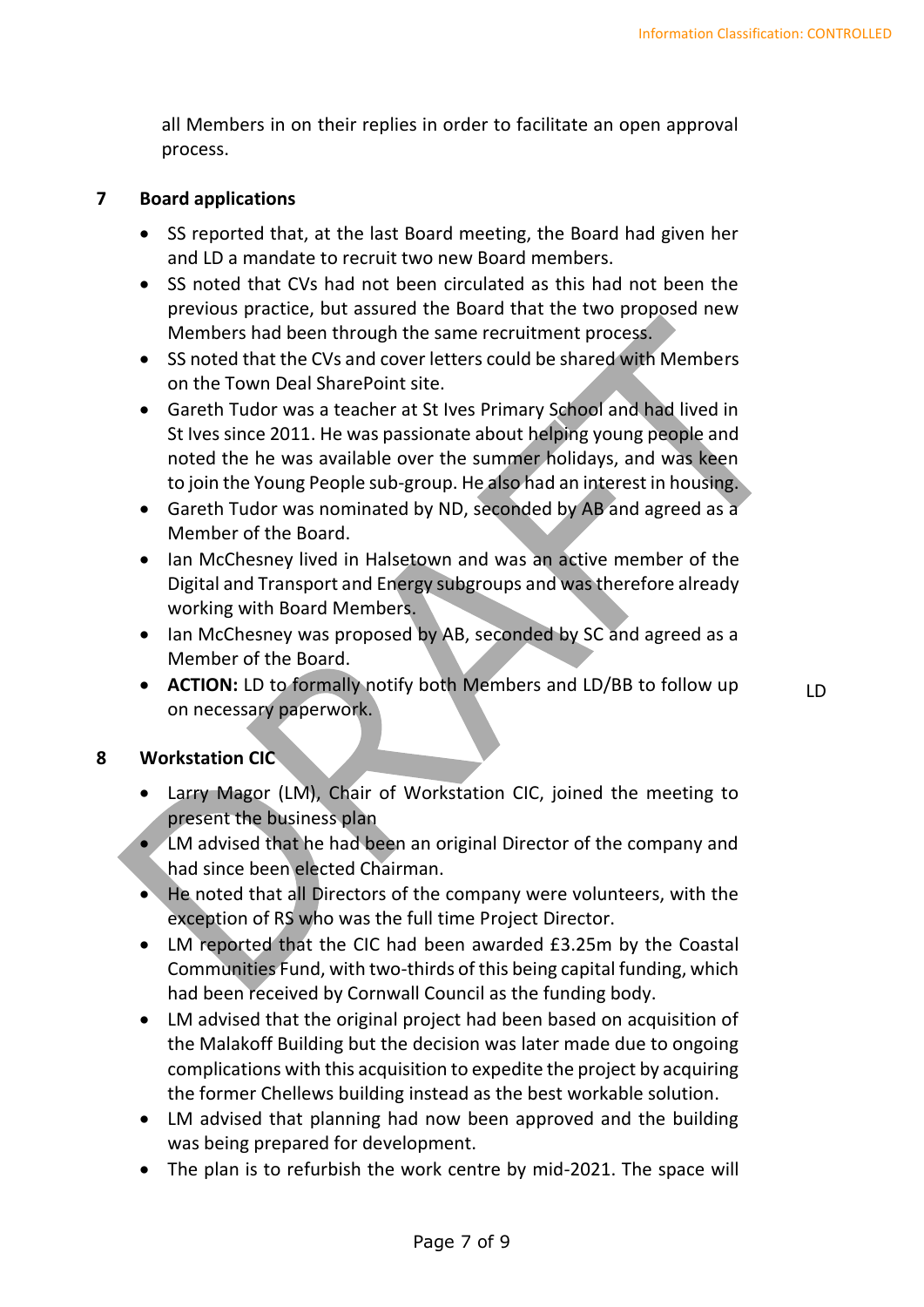be across four floors, as well as housing the CIC office. There are plans for 60 work stations, although he noted this may necessarily reduce to 40, post Covid. There would be a café for office workers, an open plan attic floor, and an extension housing a 50-attendee events space.

- The next stage was to finalise plans for social media, website and branding, produce a marketing plan, recruit staff (up to 11 posts have been approved) and continue with community engagement.
- LM noted that an EoI would be submitted on the Malakoff building with the view to this forming one of the 'spokes' of the CIC's hubs and spokes vision.
- ND indicated that he would like to talk further with LM and RS in terms of the Digital sub-group to ensure they were working together.
- SS enuired as to whether LM would be prepared to share the CIC's community engagement findings and get an idea of partners. LM confirmed that he would be happy to share this information.

#### **9 Budget and finance**

- **Budget updates**
- PW apologised for not having circulated a summary prior to the meeting. He noted that he was currently working to update the figures and would circulate an accurate and itemised update as soon as this was ready.
- **Capacity funding – when do we start spending it?**
- PW noted that a paper had been circulated to the Board the previous day and apologised for not making it available sooner.
- PW highlighted key point from the report to Members. He noted that St Ives had been awarded £140k Capacity Funding to develop the TIP.
- PW noted that there were many aspects of support that would be received from Arup which should be utilised as much as possible as this would not require use of capacity funding. He noted that the list (although not exhaustive) had been circulated to Members.
- It was noted that the capacity funding pot was also to be utilised for detailed business case development following TIP submission so it would be prudent to protect as much of this fund as possible for that purpose.
- PW noted that Cornwall Council's procurement process would need to be followed and that procurement with a value of over £10k required DLT approval.